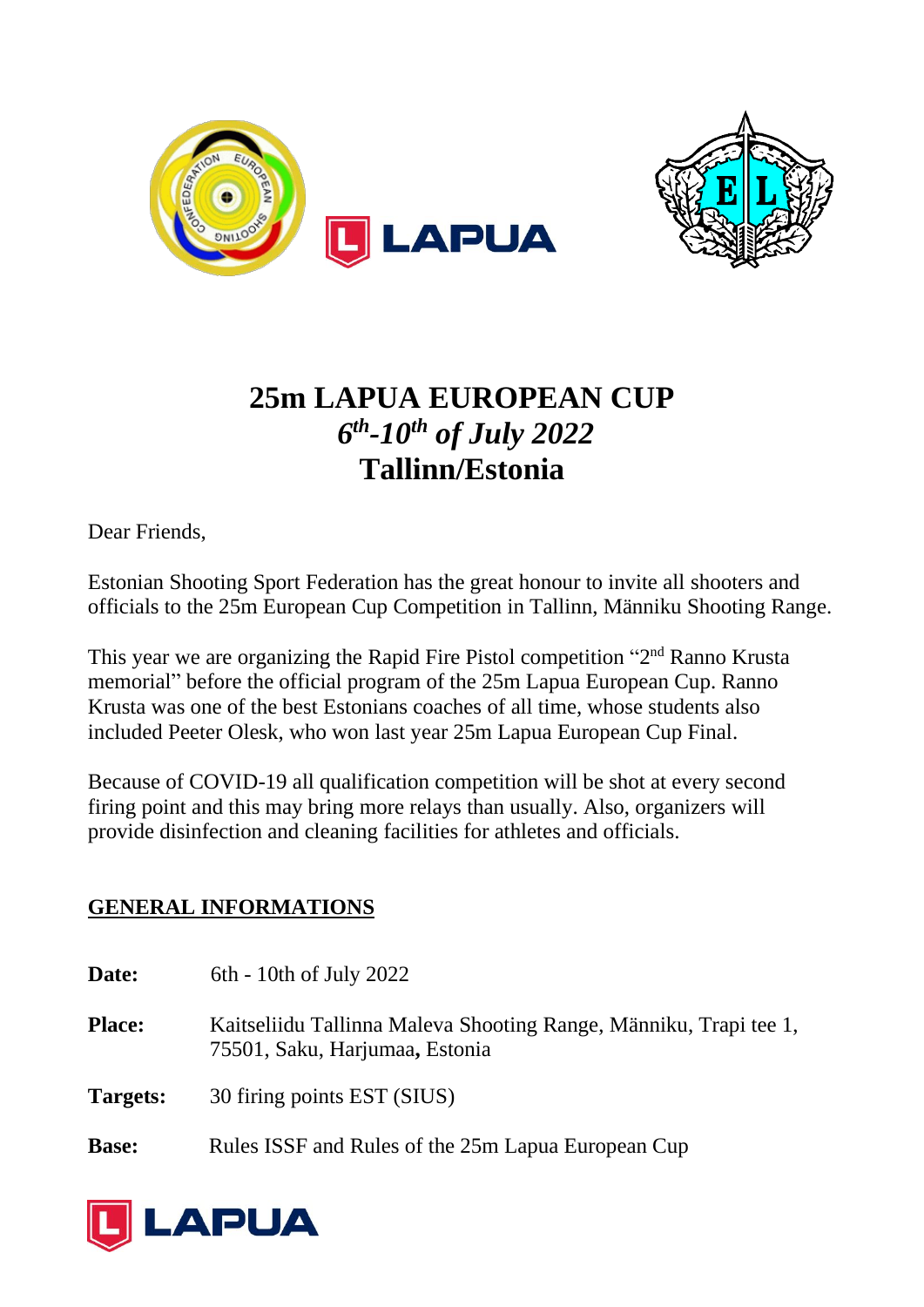Edition 2022 ESC in force as from 1st January 2022

#### **Shooting events:**

Rapid Fire Pistol (2<sup>nd</sup> Ranno Krusta memorial) Centre Fire Pistol (25m Lapua European Cup) Standard Pistol (25m Lapua Europen Cup)

## **PRELIMINARY PROGRAM**

#### **Wednesday, 6 July**

Arrival of the delegations Equipment control Pre-Event Training Rapid Fire Pistol Technical meeting

#### **Thursday, 7 July**

Equipment control Rapid fire Pistol Qualification Rapid Fire Pistol Final

#### **Friday, 8 July**

Equipment control Rapid Fire Pistol Qualification Rapid Fire Pistol Final Victory Ceremony Pre-Event Training Centre fire Pistol Technical meeting

**Saturday, 9 July** Equipment control Centre fire Pistol Competition Pre-Event Training Standard Pistol Victory Ceremony Banquette

**Sunday, 10 July** Standard Pistol Competition Victory Ceremony Departure of the delegations

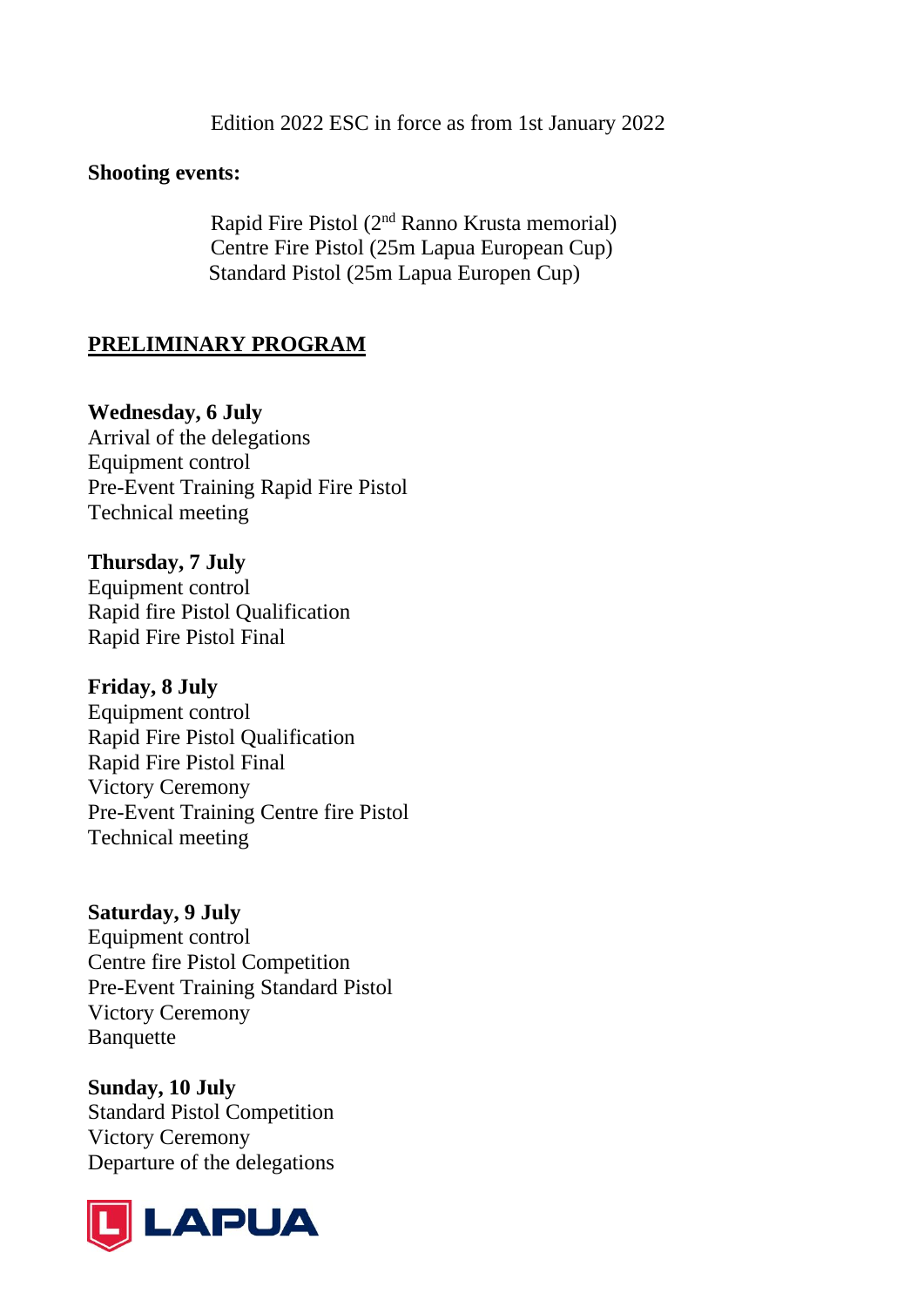# **FINAL PROGRAM**

The final program will be sent to the nations instantly after the deadline of the preliminary entry.

## **Lodging**:

Double room 80 EUR Single room 70 EUR per night including breakfast and transport to ranges. We will inform all teams which hotel they will be book after reservation is closed.

**Entry Process:** Preliminary entry **1 st June** Final entry and reservation of hotel rooms closing date is **15 th June 2022.**

## **The Competition account:**

Account owner: ESTONIAN SHOOTING SPORT FEDERATION Name of bank: Swedbank IBAN: EE372200221002102442 SWIFT code: HABAEE2X

# **Custom Formalities / Temporary Import of Firearms and Ammunition:**

Athletes travelling with valid European Firearms Pass (EFP) do not need any additional permit to import guns and necessary ammunition into Estonia. All others need to apply for a temporary gun permit. In this case send passport copies and national gun permit copies by email to [info@laskurliit.ee](mailto:info@laskurliit.ee) no later than **15th** June 2022

## **Transportation:**

From and to Tallinn Airport and between hotel and shooting range: free of charge

### **Banquette evening:**

Saturday evening banquette will be arranged. Fee per person is 30 EUR the banquette must be ordered in the final registration (Final entry form).